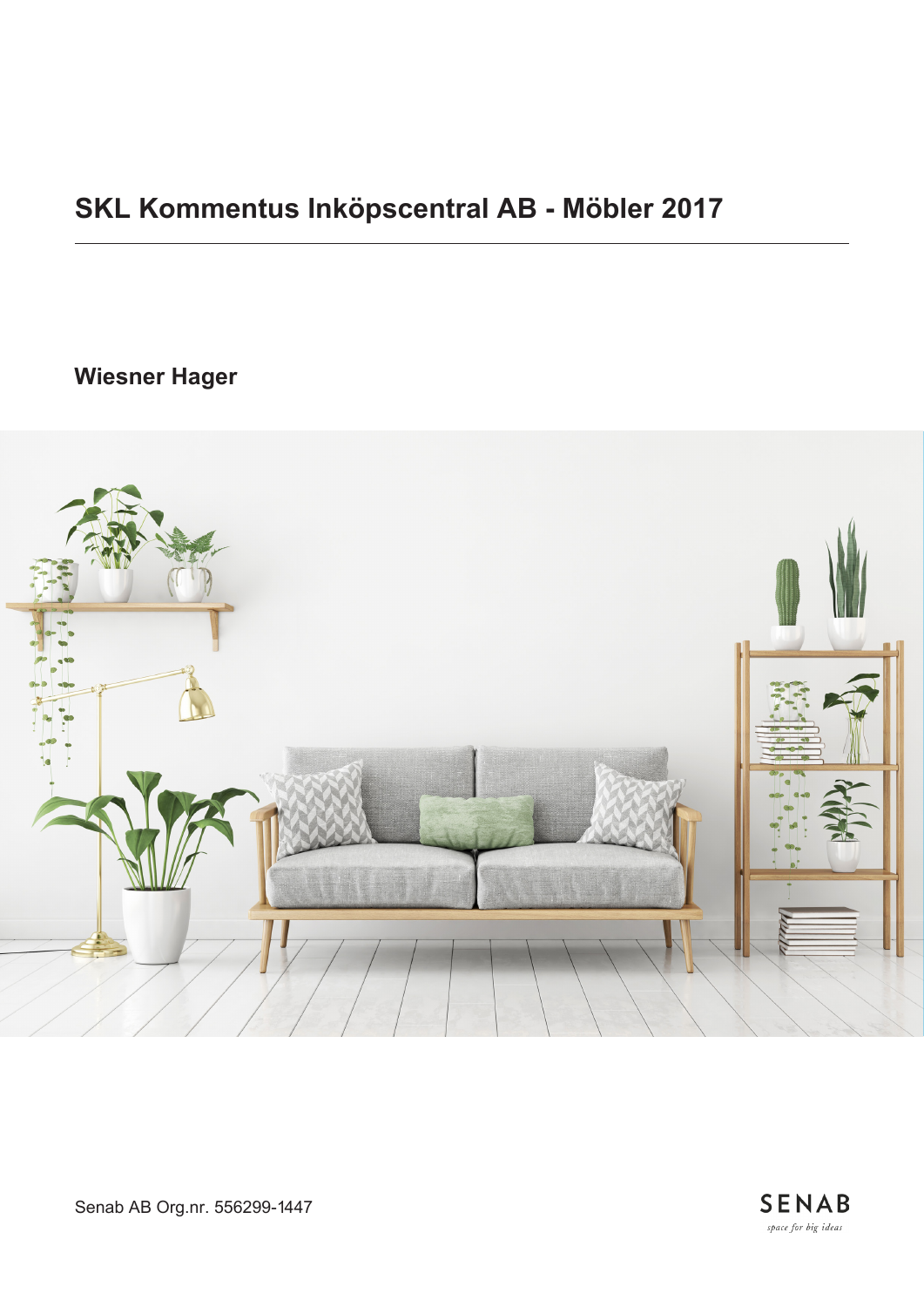Lokala kontor och utställningar:

Stockholm

Regeringsgatan 66 103 88 Stockholm

Peter Almgren 076-533 50 43 peter.almgren@senab.com

#### Uppsala

Stationsgatan 32 C 753 40 Uppsala

Stina Lawyer 076-533 50 58 stina.lawyer@senab.com

#### Luleå

Timmermansgatan 4 972 33 Luleå

Helena Öberg 076-502 02 05 helena.oberg@senab.com

#### Edsbyn

Karls väg 2 828 25 Edsbyn

RonnyFagerhov 070-224 67 44 ronny.fagerhov@senab.com

#### **Sundsvall**

Storgatan 4 852 30 Sundsvall

Jonas Westerlund 076-502 02 04 jonas.westerlund@senab.com Göteborg

Fiskhamnsgatan 6C 414 58 Göteborg

Dick Larsson 076-533 51 45 dick.larsson@senab.com

**Helsingborg** 

Järnvägsgatan 57 252 18 Helsingborg

Bosse Weberg 076-533 53 41 bosse.weberg@senab.com

#### Gävle

Nygatan 28 803 11 Gävle

Cecilia Sjöblom 076-501 10 93 cecilia.sjoblom@senab.com

#### Jönköping

Västra Storgatan 19A 553 15 Jönköping

Pia Heldt 076-533 51 57 pia.heldt@senab.com Malmö

Fersens väg 3 211 42 Malmö

Jessica Leonardsson 076-533 53 32 jessica.leonardsson@senab.com

#### Umeå

Storgatan 41 903 25 Umeå

Frida Bergström 072-050 95 84 frida.bergstrom@senab.com

Hedemora Åstgatan 68 776 30 Hedemora

Michael Andersson 076-501 10 95 michael.andersson@senab.com

#### Norrköping

Sankt Persgatan 19 601 86 Norrköping

Jan Magnussson 076-945 19 36 jan.magnussson@senab.com

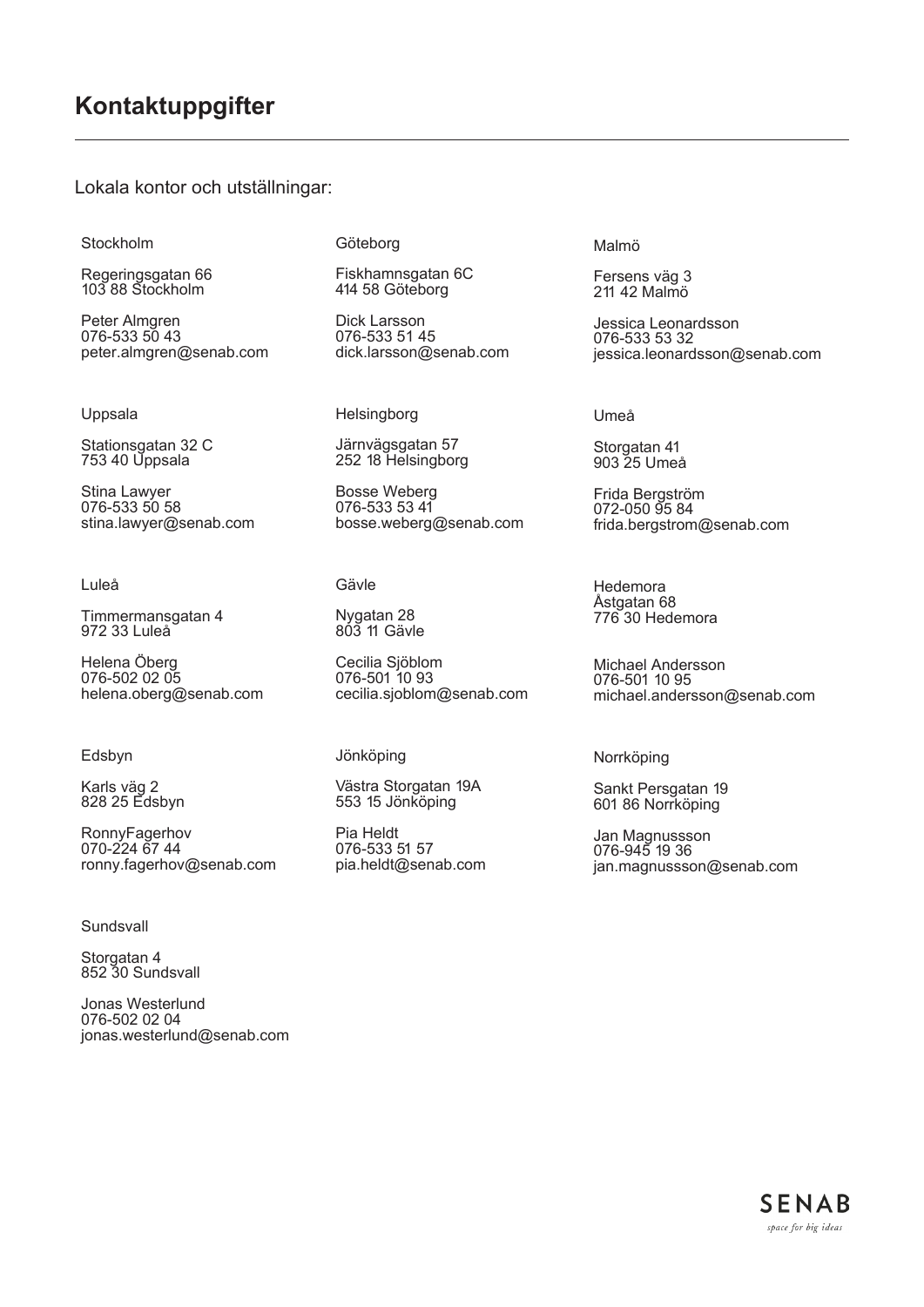## paro\_2

| model         |                          | not                                                                       |                                 |       | upholstery |       | quantity<br>of fabric of | quantity         |                    |                                            |
|---------------|--------------------------|---------------------------------------------------------------------------|---------------------------------|-------|------------|-------|--------------------------|------------------|--------------------|--------------------------------------------|
|               |                          | uphols-<br>tered gr. 3                                                    | gr. 4<br><b>COM</b><br>- fabric | gr. 5 | gr. 6      | gr. 7 | gr. 8                    | gr. 9<br>leather | required<br>unit/m | leather<br>required<br>unit/m <sup>2</sup> |
| 5229<br>Stool | seat upholstered<br>-101 | $-$ 3,030 $-$ 3,119 $-$ 3,252 $-$ 3,319 $-$ 3,452 $-$ 3,663 $-$ 4,396 $-$ |                                 |       |            |       |                          |                  | 1 / 1.50<br>4/1.50 | 1 / 0.60                                   |

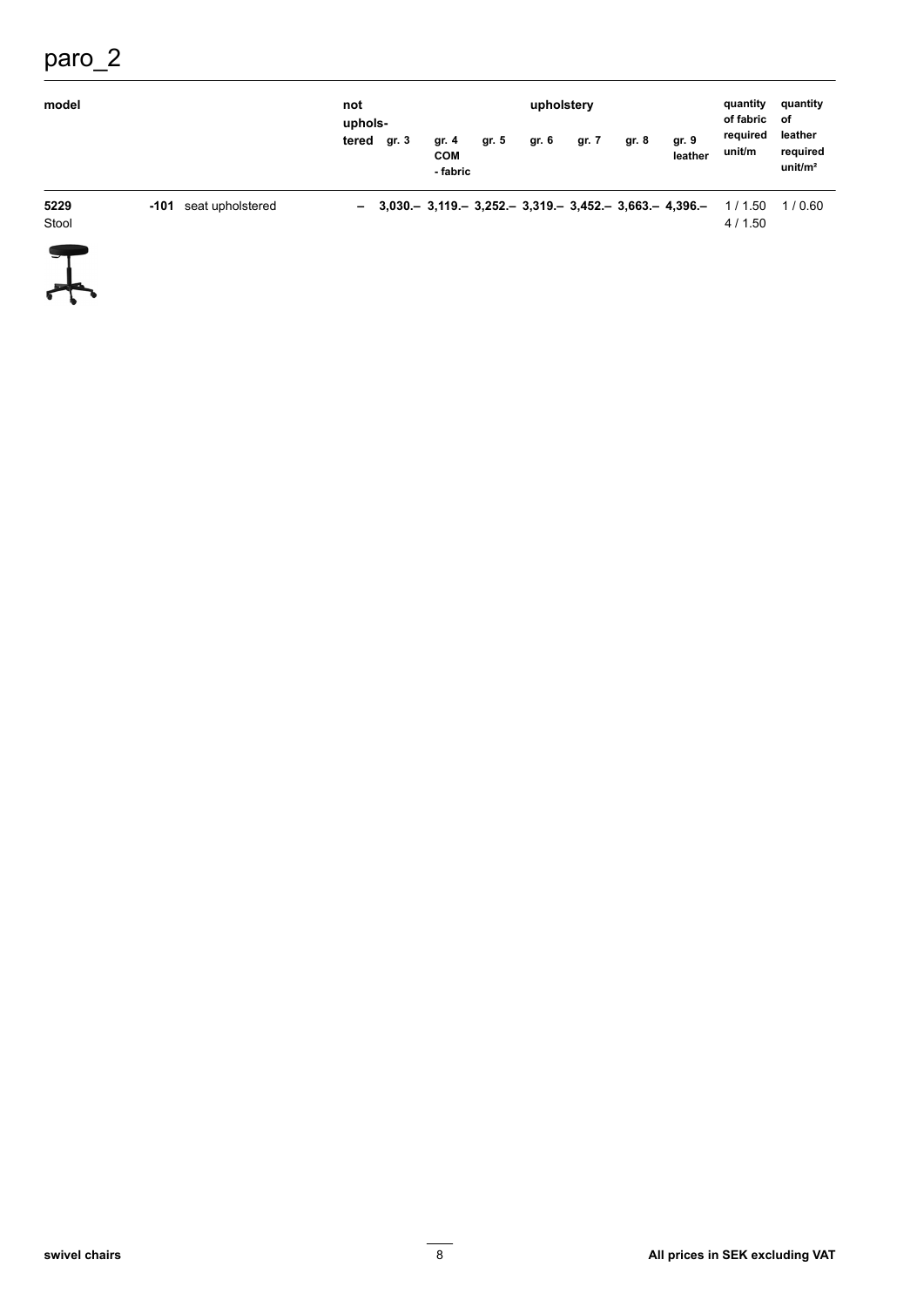### paro\_2

| model                                                                                      |                                                    | not<br>uphols- |                |                                                           |                                                                                                                     | quantity<br>of fabric | quantity<br>οf              |       |                                      |                                                  |                    |                                            |
|--------------------------------------------------------------------------------------------|----------------------------------------------------|----------------|----------------|-----------------------------------------------------------|---------------------------------------------------------------------------------------------------------------------|-----------------------|-----------------------------|-------|--------------------------------------|--------------------------------------------------|--------------------|--------------------------------------------|
|                                                                                            |                                                    |                | tered gr. 3    | gr. 4<br><b>COM</b><br>- fabric                           | gr. 5                                                                                                               |                       | gr. 6                       | gr. 7 | gr. 8                                | gr. 9<br>leather                                 | required<br>unit/m | leather<br>required<br>unit/m <sup>2</sup> |
| 9352                                                                                       | -000                                               | $389 -$        |                |                                                           |                                                                                                                     |                       |                             |       |                                      |                                                  |                    |                                            |
|                                                                                            | 1 set of castors                                   |                |                |                                                           |                                                                                                                     |                       |                             |       |                                      |                                                  |                    |                                            |
| code                                                                                       | design variations                                  |                | sur-<br>charge | code                                                      |                                                                                                                     |                       | design variations           |       |                                      |                                                  |                    | sur-<br>charge                             |
| <b>REAR OF BACKREST</b><br>only for backrests with fabric and synthetic leather upholstery |                                                    |                |                | <b>COLOUR OF METAL</b><br>cantilever chairs               |                                                                                                                     |                       |                             |       |                                      |                                                  |                    |                                            |
| 229                                                                                        | in black fabric (Trevira-CS)                       |                | $0 -$          |                                                           | $\lambda$                                                                                                           |                       |                             |       | powder-coated acc. to WH collection  |                                                  |                    | $0 -$                                      |
| 230                                                                                        | inner and outer backrest in same fabric            |                | $266 -$        | 4                                                         |                                                                                                                     |                       | chrome                      |       |                                      |                                                  |                    | $810 -$                                    |
| <b>MULTI-COLOURED COVER</b>                                                                |                                                    |                |                | <b>NECKREST IN BLACK FABRIC (TREVIRA-CS)</b><br>$1,399 -$ |                                                                                                                     |                       |                             |       |                                      |                                                  |                    |                                            |
|                                                                                            | swivel chairs 5224 and 5226, check-out chair 5228, |                |                |                                                           |                                                                                                                     |                       | swivel chairs 5222 and 5226 |       |                                      |                                                  |                    |                                            |
|                                                                                            | cantilever chair 6234 and 6238                     |                |                |                                                           |                                                                                                                     |                       |                             |       |                                      |                                                  |                    |                                            |
| 3                                                                                          | in the same price group                            |                | $89 -$         |                                                           |                                                                                                                     |                       | <b>LUMBAR SUPPORT</b>       |       |                                      |                                                  |                    | $644 -$                                    |
| 5                                                                                          | in different price groups: price for higher group  |                |                |                                                           |                                                                                                                     |                       | swivel chairs 5224 and 5226 |       |                                      |                                                  |                    |                                            |
|                                                                                            | <b>BACK WITH MESH</b>                              |                |                |                                                           |                                                                                                                     |                       | <b>SWIVEL BASE</b>          |       |                                      |                                                  |                    |                                            |
| 200                                                                                        | black                                              |                | $0 -$          | 109                                                       |                                                                                                                     |                       | black plastic               |       |                                      |                                                  |                    | $0 -$                                      |
|                                                                                            |                                                    |                |                | 110                                                       |                                                                                                                     |                       | aluminium                   |       |                                      |                                                  |                    | $522 -$                                    |
|                                                                                            | <b>MECHANISM</b>                                   |                |                |                                                           |                                                                                                                     |                       |                             |       |                                      |                                                  |                    |                                            |
|                                                                                            | swivel chairs 5220 to 5226                         |                |                |                                                           |                                                                                                                     |                       |                             |       | <b>COLOUR OF METAL SWIVEL BASE</b>   |                                                  |                    |                                            |
| 122                                                                                        | synchronised mechanism without forward seat tilt   |                | $0 -$          |                                                           |                                                                                                                     |                       |                             |       |                                      | swivel chairs 5220 to 5226, check-out chair 5228 |                    |                                            |
| 123                                                                                        | synchronised mechanism with forward seat tilt      |                | $278 -$        | (                                                         | powder-coated acc. to WH collection<br>$\lambda$<br>swivel chairs 5220 to 5226, check-out chair 5228 and stool 5229 |                       |                             |       |                                      | $0 -$                                            |                    |                                            |
| 124                                                                                        | with automatic weight adjustment                   |                | $500 -$        | 7                                                         |                                                                                                                     |                       | polished aluminium          |       |                                      |                                                  |                    | $0 -$                                      |
| <b>ARMS</b>                                                                                |                                                    |                |                |                                                           |                                                                                                                     |                       |                             |       |                                      |                                                  |                    |                                            |
|                                                                                            | swivel chairs 5220 to 5226                         |                |                |                                                           |                                                                                                                     | <b>LEG FINISH</b>     |                             |       |                                      |                                                  |                    |                                            |
| 140                                                                                        | height adjustable with plastic arm support         |                | $1,299 -$      |                                                           | swivel chairs 5220 to 5226, stool 5229                                                                              |                       |                             |       |                                      |                                                  |                    |                                            |
| 142                                                                                        | height adjustable with aluminium arm support (not  |                | $1,499-$       | 100                                                       |                                                                                                                     |                       | hard castors                |       |                                      |                                                  |                    | $0 -$                                      |
|                                                                                            | for mechanism with automatic weight adjustment)    |                |                | 110                                                       |                                                                                                                     |                       | soft castors                |       |                                      |                                                  |                    | $0 -$                                      |
| 144                                                                                        | multifunctional arms with aluminium arm support    |                | $1,765 -$      |                                                           |                                                                                                                     |                       | check-out chair 5228        |       |                                      |                                                  |                    |                                            |
|                                                                                            | (not for mechanism with automatic weight           |                |                | 130                                                       |                                                                                                                     |                       |                             |       | plastic glides for swivelling chairs |                                                  |                    | $0 -$                                      |
|                                                                                            | adjustment)                                        |                |                |                                                           | cantilever chairs                                                                                                   |                       |                             |       |                                      |                                                  |                    |                                            |
| 130                                                                                        | preparation for retrofitting                       |                | $144 -$        | 200                                                       |                                                                                                                     |                       | plastic glides              |       |                                      |                                                  |                    | $0 -$                                      |
|                                                                                            |                                                    |                |                | 210                                                       |                                                                                                                     |                       | felt glides                 |       |                                      |                                                  |                    | $89 -$                                     |